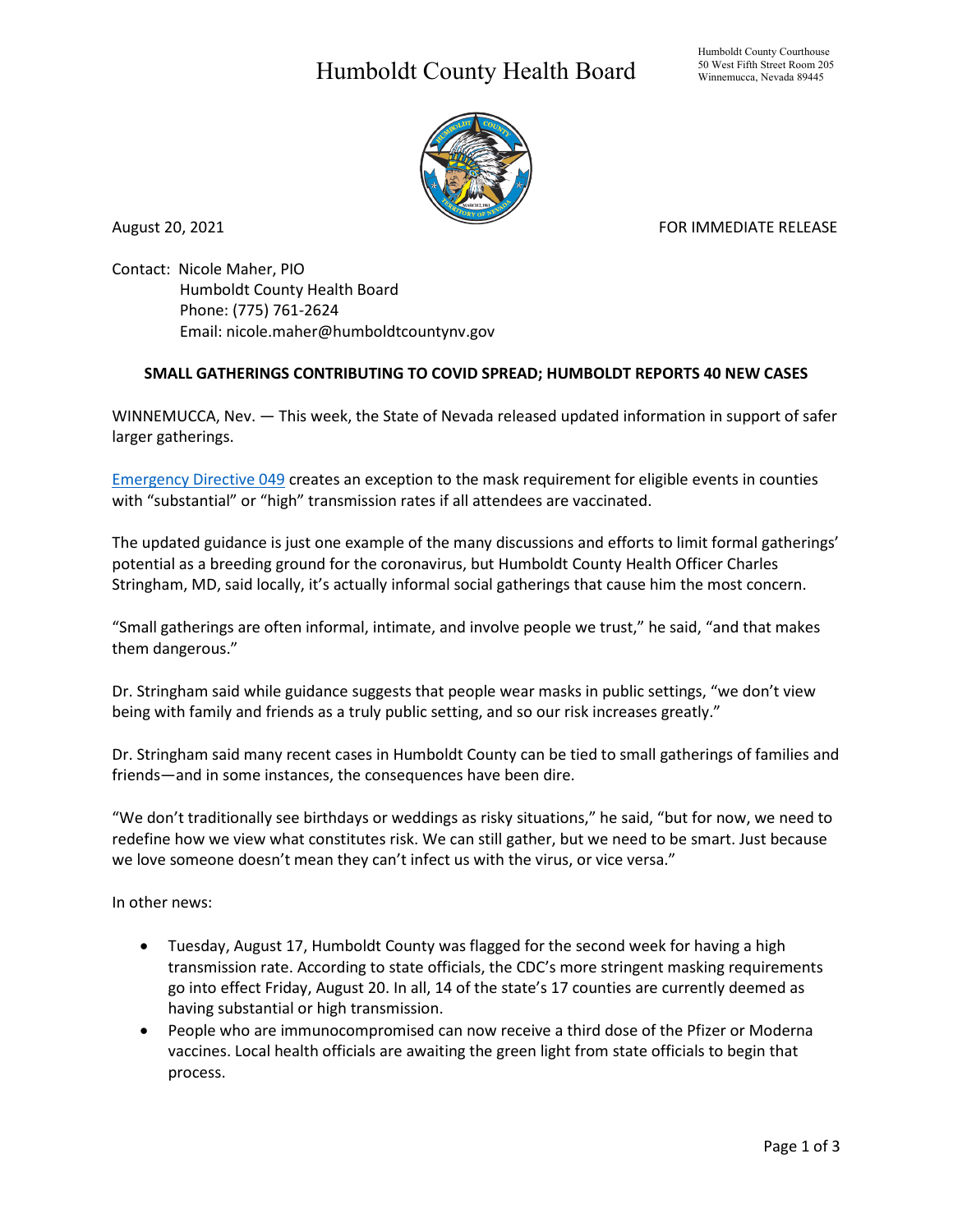• Humboldt County Community Health has announced the annual [Drive-Thru Flu POD](https://www.humboldtcountynv.gov/DocumentCenter/View/5644/All-Humboldt-County-Residents-Encouraged-to-Participate-in-Drive-Thru-Flu-Shot-Clinic0821) for 4 p.m. to 8 p.m. Wednesday, September 29.

Humboldt County has been notified of 40 more positive cases of COVID-19, and one case was removed from the county, raising the overall cumulative total to 1345. In all, the county has 1270 recovered and active cases. One local person was hospitalized and released during the week; two other COVID-19 patients remain hospitalized. In all, 14 county residents have died.

Based on available information, close contacts of the newest Humboldt County cases are being notified and are following self-isolation procedures to prevent community spread of the virus.

| Case # | Gender | <b>Age Range</b> | <b>Contact</b>      | <b>Status</b>         |
|--------|--------|------------------|---------------------|-----------------------|
| 1345   | Man    | 40s              | Under investigation | *Past Hospitalization |
| 1344   | Man    | 40s              | Under investigation | Self-isolating        |
| 1343   | Woman  | 40s              | Under investigation | Self-isolating        |
| 1342   | Woman  | 40s              | Under investigation | Self-isolating        |
| 1341   | Man    | 40s              | Under investigation | Self-isolating        |
| 1340   | Female | Child            | Under investigation | Self-isolating        |
| 1339   | Man    | 30 <sub>s</sub>  | Under investigation | Hospitalized          |
| 1338   | Woman  | 40s              | Under investigation | Self-isolating        |
| 1337   | Woman  | 20s              | Under investigation | Self-isolating        |
| 1336   | Male   | Child            | Under investigation | Self-isolating        |
| 1335   | Female | Teen             | Under investigation | Self-isolating        |
| 1334   | Man    | 50s              | Under investigation | Self-isolating        |
| 1333   | Male   | Teen             | Under investigation | Self-isolating        |
| 1332   | Female | Child            | Under investigation | Self-isolating        |
| 1331   | Woman  | 60s              | Under investigation | Self-isolating        |
| 1330   | Woman  | 20s              | Under investigation | Self-isolating        |
| 1329   | Woman  | 20s              | Under investigation | Self-isolating        |
| 1328   | Woman  | 20s              | Under investigation | Self-isolating        |
| 1327   | Female | Teen             | Under investigation | Self-isolating        |
| 1326   | Female | Teen             | Under investigation | Self-isolating        |
| 1325   | Man    | 30 <sub>s</sub>  | Under investigation | Self-isolating        |
| 1324   | Man    | 50s              | Under investigation | Self-isolating        |
| 1323   | Man    | 20s              | Under investigation | Self-isolating        |
| 1322   | Woman  | 50s              | Under investigation | Self-isolating        |
| 1321   | Man    | 50s              | Under investigation | Self-isolating        |
| 1320   | Female | Child            | Under investigation | Self-isolating        |
| 1319   | Woman  | 20s              | Under investigation | Self-isolating        |
| 1318   | Man    | 70s              | Under investigation | Self-isolating        |
| 1317   | Woman  | 60s              | Under investigation | Self-isolating        |
| 1316   | Female | Child            | Under investigation | Self-isolating        |
| 1315   | Male   | Child            | Under investigation | Self-isolating        |
| 1314   | Man    | 40s              | Under investigation | Self-isolating        |

Brief summary information of Humboldt County's latest cases follows: